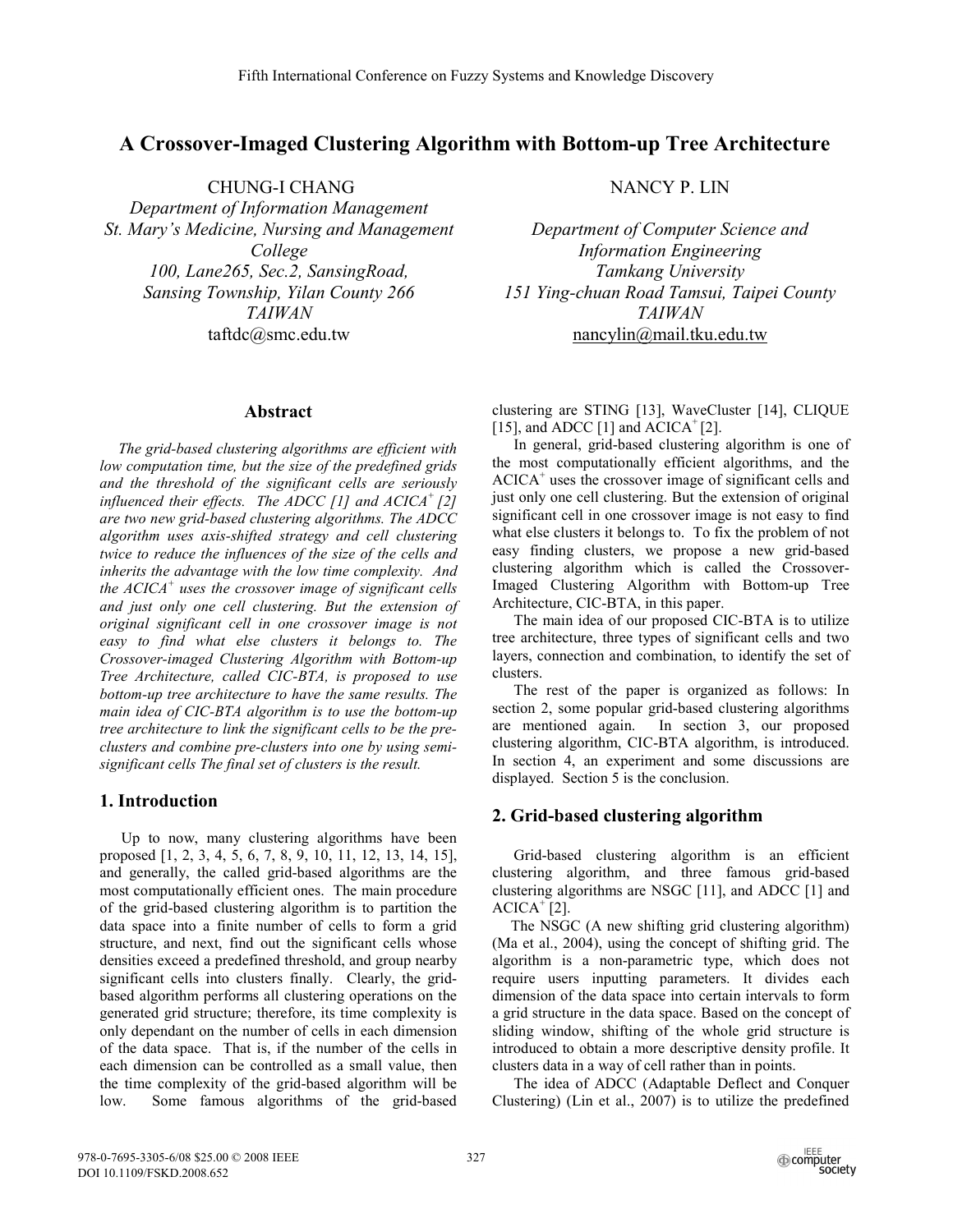grids and predefined threshold to identify the significant cells, by which nearby cells that are also significant can be merged to develop a cluster in the first place. Next, the modified grids which are deflected to half size of the grid are used to identify the clusters again. Finally, the new generated clusters and the initial clusters are merged to be the final clustering result.

The  $ACICA^{\dagger}$  (the Axis-shifted Crossover-Imaged Clustering algorithm) (Lin et al., 2007) uses the crossover image of significant cells and just only one cell clustering. It also is to reduce the influences of the size of the predefined grids and the threshold of the significant cells. In ACICA $^+$ , the extension of original significant cell in one crossover image is not easy to find what else clusters it belongs to. The Crossover-imaged Clustering Algorithm with Bottom-up Tree Architecture, called CIC-BTA, is proposed to use bottom-up tree architecture to have the same results. It uses the bottom-up tree architecture to link the cells in the cluster and combine pre-clusters to be the final results.

### **3. CIC-BTA algorithm**

Though the  $ACICA^+$  uses the crossover image of significant cells and just only one cell clustering, the extension of original significant cell in one crossover image is not easy to find what else clusters it belongs to. To improve the chief problem, the CIC-BTA algorithm, Crossover-imaged Clustering Algorithm with Bottom-up Tree Architecture, further links cells in the same cluster and combines pre-clusters into one. The CIC-BTA generates the final clustering results the same with ADCC and  $\text{ACICA}^+$ . The root of the bottom-up tree is the whole database grouped into the set of clusters.

For CIC-BTA, it uses a bottom-up tree architecture to fix the problem of cater-corner significant cells, the extension of original significant cell in one crossover image is not easy to find what else clusters it belongs to. Here, we have some definition of cell at first.

Definition1. Significant cell

If the density of cell X is greater than or equal to a minimum threshold  $\mu$ , then the cell X is called Significant cell.

#### Definition2. Close-nearby cell and Open-nearby cell

The n-dimensional grid-based databases are partitioned into  $k^n$  cells with same size. Closenearby(X)={Y| X ∩ Y > one point }, which is mean that intersection is one side of cell X and Y. Opennearby(X)={Y| X∩Y = one point }, which is mean that intersection is one corner point of cell X and Y.

#### Definition3. Semi-Significant cell

The n-dimensional grid-based databases are

partitioned into  $k<sup>n</sup>$  cells with same size to be the original grid structure,  $G_1$ . The original coordinate origin is next shifted by distance *d* in each dimension of the data space to generate the second grid structure,  $G_2$ , so that the coordinate of each point becomes *d* less in each dimension.

Semi-significant cell  $X = \{X \mid X \cap Y \neq \varphi, X \cap Z \neq \varphi, X \notin \varphi\}$ significant(G<sub>1</sub>),  $\exists Y,Z \in$  significant(G<sub>2</sub>),  $Z \in$  Close $nearly(Y)$ }

If the cell X in  $G_1$  is not a significant cell and its crossover image belongs to at least two Close-nearby cells in grid structure  $G_2$ , then X is called Semi-significant cell.

#### Definition4. Non-Significant cell

For n-dimensional original grid structure,  $G_1$ , its original coordinate origin is shifted to generate the second grid structure,  $G_2$ .

Non-significant cell  $X = \{X \mid X \cap Y \neq \varphi, X \cap Z \neq \varphi\}$  $\varphi$ ,  $X \notin$  significant(G<sub>1</sub>),  $\exists Y, Z \in$  significant(G<sub>2</sub>),  $\forall Z \notin$  $Close-nearly(Y)$  }

If the cell  $X$  in  $G_1$  is not a significant cell and its crossover image belongs to some Close-nearby cells in grid structure  $G_2$ , then X is called Semi-significant cell. Then the three types of significant cells are shown in figure 1.



Figure 1. Three types of significant cells

Then, the clusters will be generated from the same crossover image by using  $ACICA^+$ . But the extension of original significant cell in one crossover image is not easy to find what else clusters it belongs to. In CIC-BTA, the clustering tree is built and shown in figure 2.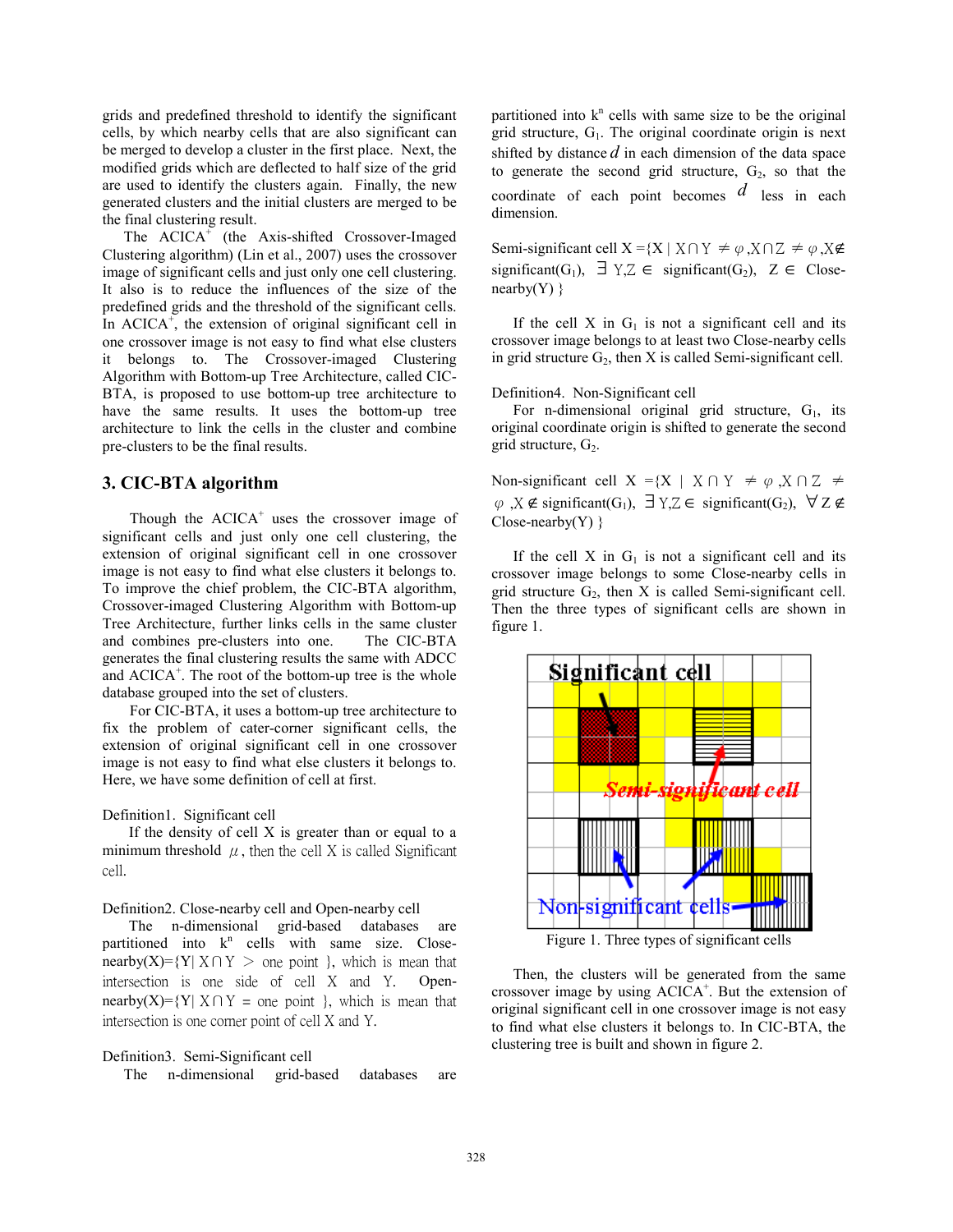

Figure 2. Clustering trees (CT)

The significant cell X and its extension are connected to be one leaf node of clustering Tree (CT). In connection layer of CT, connect the significant cells to be the preclusters, sub-trees of CT. And in combination layer, use semi-significant cells to combine pre-clusters to be the final clustering results, the root of CT. The procedure of CIC-BTA is shown in the following steps.

Step 1: Generate the second grid structure.

By dividing into k equal parts in each dimension, the n dimensional data space is partitioned into  $k<sup>n</sup>$ non-overlapping cells to be the grid structure  $G_2$ .

Step 2: Identify the significant cells.

Next, the density of each cell is calculated to find out the image of significant cells whose densities exceed a predefined threshold.

- Step 3: Transform the new grid structure.
	- The second grid structure is next shifted by distance *d* in each dimension of the data space to generate the first grid structure,  $G_1$ .
- Step 4: Identify significant and semi-significant cells.
	- Next, the density of each cell is calculated to find out the new image of significant cells whose densities exceed a predefined threshold. And if the cell X in  $G_1$  is not a significant cell and its crossover image belongs to at least two Closenearby cells in grid structure  $G_2$ , then Semisignificant cell X is found. The semi-significant cell is the area can combine two connected clusters, which are close-nearby cells in  $G_2$  but not significant in  $G_1$ , into one, shown in figure 1.

Step 5: connect the significant cells to generate the preclustering results.

$$
C \mathsf{E} X \mathsf{T} = \{C_{i} \} \cup \{C_{2j} | C_{1i} \cap C_{2j} \neq \emptyset, C_{2j} \in \mathsf{SC}_2 \}
$$

The image of significant cells in  $G_2$  is generated and projected on the original grid structure to be the crossover image. The significant cell in first grid structure and its crossover image are combined to be the extension of significant cell (CEXT). In the connection layer, the nearby significant cells are connected into one cluster. And one example of cater-corner significant cell in  $G<sub>2</sub>$  is existed, shown in figure 3. Next, the two significant open-nearby cells in  $G_1$  have to be connected into one cluster by the cater-corner significant cell in  $G_2$ , which is the intersection of extension of the two significant open-nearby cells in  $G_1$ . Then, the pre-clustering results are built. The significant cell X and its extension is the node of clustering Tree (CT) and the pre-clustering results are sub-tree of CT.



Step 6: Combine semi-significant cells and other significant cells in  $G_2$  to generate the final clustering result.

> At first, combine clustering results by using semisignificant cells to combine pre-clustering results. to be the final clustering results. Then the whole set of clusters is the root of CT.

#### **4. Experiments**

Here, we experiment with seven different data shown in figure 4.  $\sim$  figure 10. And the features are presented in Table 1.

Table 1. Experimental data features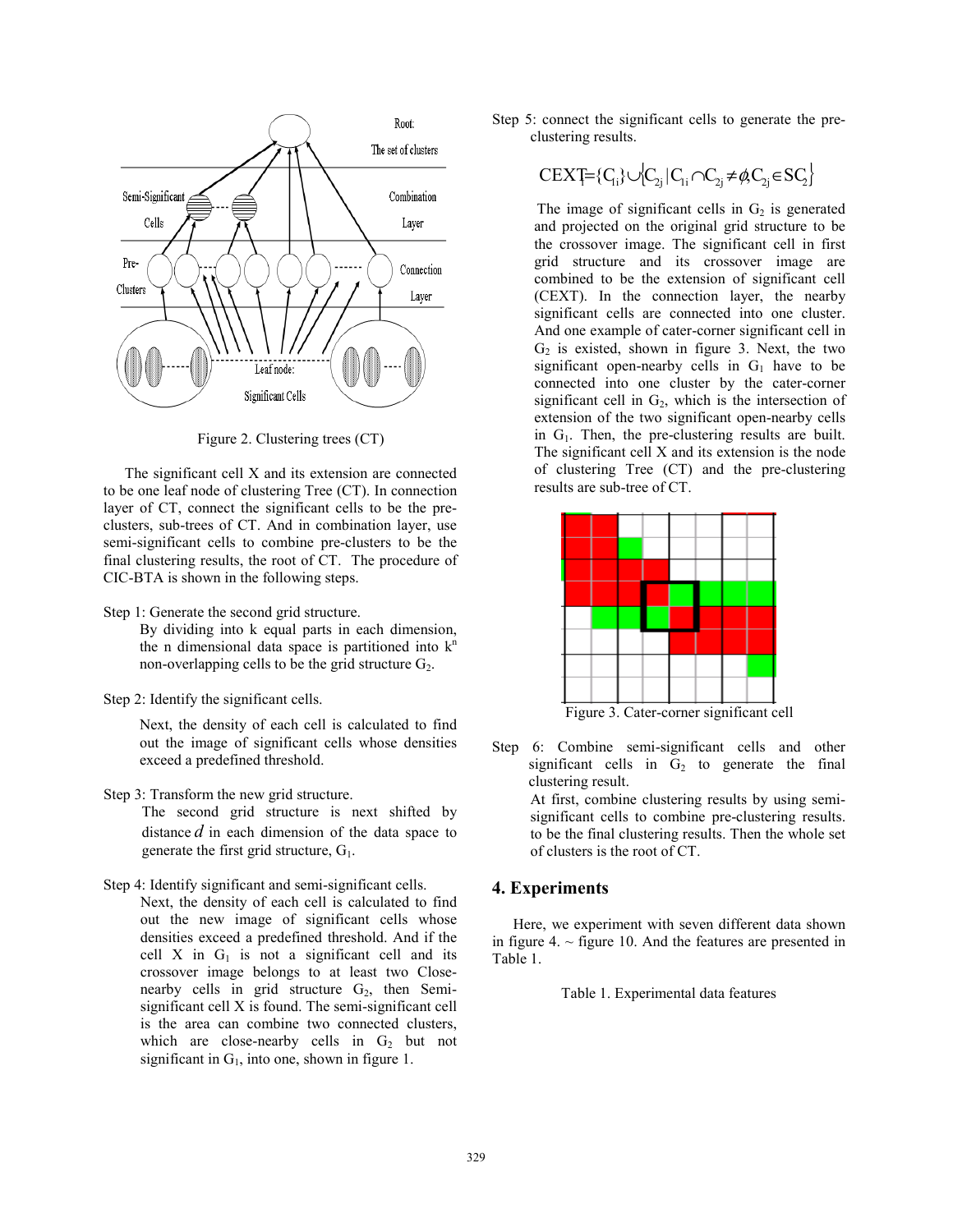| Data $\leftrightarrow$ |          | Number of Data $\frac{1}{4}$ Natural clustering number |
|------------------------|----------|--------------------------------------------------------|
| Exp $1 \div$           | $600+$   | 4₽                                                     |
| Exp $2\epsilon$        | 1100     | 4₽                                                     |
| Exp $3\degree$         | $1100 +$ | 50                                                     |
| Exp $4\div$            | 1150     | 4₽                                                     |
| Exp $5\degree$         | $900 +$  | 3e                                                     |
| Exp $6\div$            | $1000 -$ | 2e                                                     |
| Exp $7\degree$         | 7854     | 3e                                                     |





Figure 4. Experiment 1 Figure 5. Experiment 2



Figure 6. Experiment 3 Figure 7. Experiment 4





Figure 8. Experiment 5 Figure 9. Experiment 6



Figure10. Experiment 7

In Figure11, it shows the correct rates of CIC-BTA and CLIQUE, where the correct clustering result of CLIQUE is by using one of original or new grid structures in the experiment. The correct rates of CIC-BTA are all

higher than CLIQUE. In the experiment, the correct rates comparison is by using random 100 sets of parameters (density threshold, number of dividing parts in each dimension) from  $(1,16)$  to  $(3,55)$ .



Figure 11. Correct rates of CIC-BTA and CLIQUE

## **5. Conclusion**

The algorithm we proposed, the Crossover-Imaged Clustering Algorithm with Bottom-up Tree Architecture, CIC-BTA algorithm, uses three types of significant cells and two layers to generate the clustering results, which makes the important contribution to support the obvious wider ranges of size of the cell and threshold of the density to reduce the drawbacks of grid-based clustering algorithms. And the clustering results of CIC-BTA are exactly the same as the results of ACICA<sup>+</sup> and the number of cell-clustering times has just only once, too. So it is fast and simple to realize that the CIC-BTA algorithm also inherits the advantage with the low time complexity.

## **10. References**

[1] N. Lin, C. Chang, and C. Pan. "An Adaptive Deflect and Conquer Clustering algorithm", *In Proc. of 6th WSEAS Int. Conf. ACOS'07*, 2007, pages 156-160.

[2] N. Lin, C. Chang," An Axis-shifted Crossover-Imaged Clustering Algorithm", *In Proc. of 7th WSEAS Int. Conf. SMO'07*, 2007, pages 213-218

[3] J. MacQieen. Some methods for classification and analysis of multivariate observation. *Proc. 5th Berkeley Symp. Math. Statist*, Prob., 1:281-297,1967

[4] L. Kaufman and P.J. Rousseeuw. Finding Groups in Data: *An Introduction to Cluster Analysis.* New York: John Wiley & Sons, 1990.

[5] Charu C. Aggarwal, Philip S. Yu, "An effective and efficient algorithm for high-dimensional outlier detection" *The VLDB journal*, 14:211-221, 2005